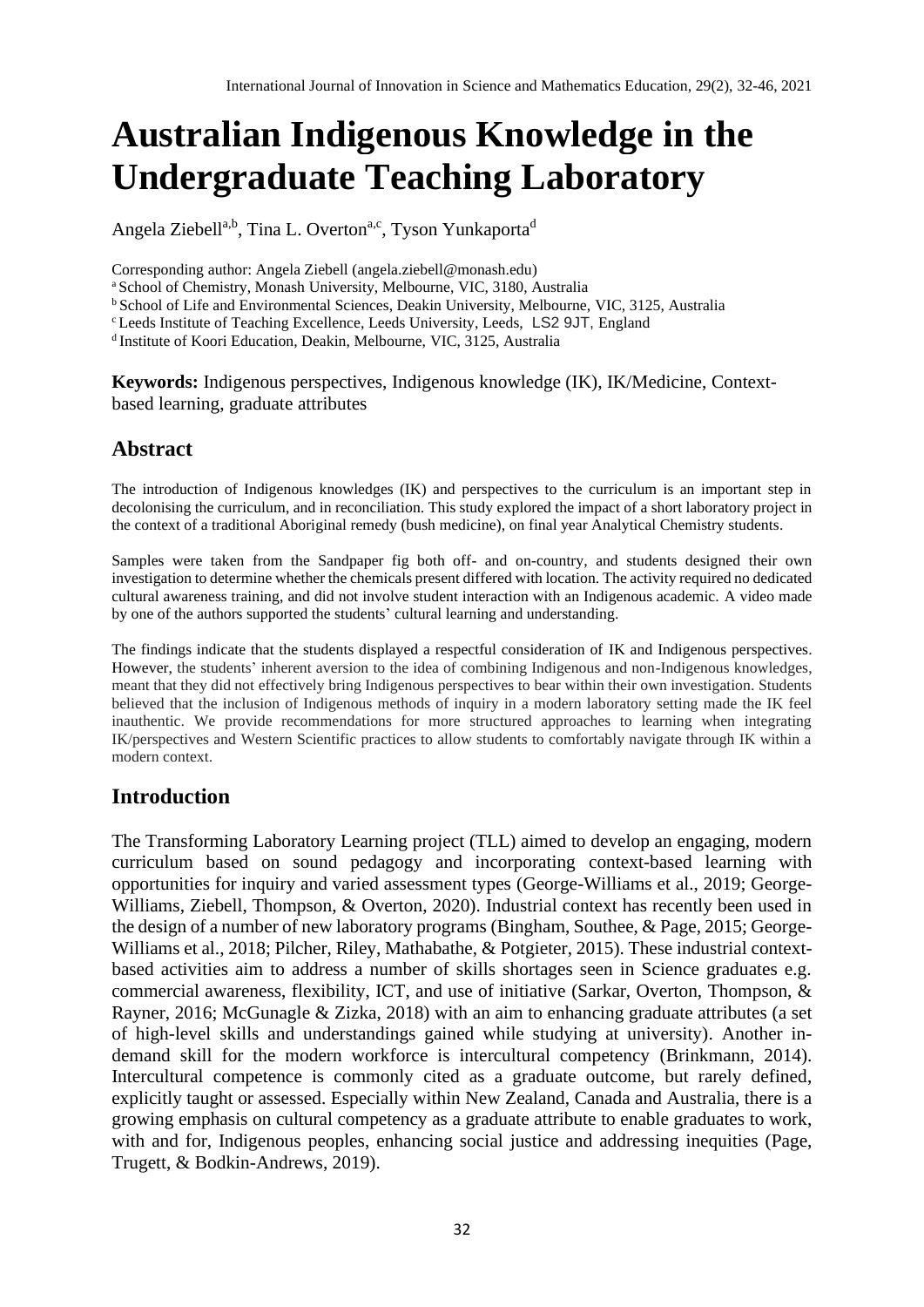A pilot study was used to determine whether context-based learning could engage undergraduates in entry-level learning about the connection between Australian Indigenous culture and Science. The aim was to determine whether this small, accessible intervention could raise awareness and acknowledgement of IK/Medicine processes. This case study was designed to encourage the students to use the two sciences together, creating a new space which 'supports the creation of new understandings and knowledge' (Marika, 1999).

### **Indigenous Knowledge/Science**

Indigenous knowledge (IK) is grounded in ecological relationships and a system of inquiry that has developed cumulatively over thousands of years (Diver, 2017). Within a rigorous discipline of IK that is holistic and interconnected (Popp, 2018), IK aligns with the complexity science principles of self-organisation, adaptability, non-linearity, and cross-scale interactions (Waltner-Toews & Kay, 2005). As Colorado (1994) summarises, Indigenous science is just like western science in the sense that;

*"Indigenous science relies upon direct observation; there are tests to ensure validity and data are used for forecasting and generating predictions. Individuals are trained in various forecasting and generating predictions. Individuals are trained in various specialisations, for example, herbalism, weather observations, mental health and time keeping".*

Indigenous medicinal knowledge is highly structured and grounded in specific social systems patterned on local ecosystems and cultural sites (Salmon et al., 2018). This structure means that it is not possible to explore IK separately from the key variable of place and the connected variable of time (Foley, 2003). Time and place are not separate concepts in Aboriginal worldviews, and in IK systems topographical sites of knowledge are the empirical mechanisms by which vast amounts of traditional knowledge can be stored across multiple generations (Fitzsimmons, 2016).

IK has provided important insights in environmental science (Nunn & Reid, 2016) and other biology-related disciplines (Bennett et al., 2018), but it could be productively applied to many other areas of science through place-based activity and understanding (Barthel, 2017). The charters of international science organisations have recognised Indigenous knowledge as science and encourage dialogical approaches to inquiry incorporating aspects of both knowledge systems (Bala & Joseph, 2007). Therefore, it is desirable to design tertiary science curricula that incorporate applications of Indigenous knowledge, rather than inclusion of token snippets of cultural information as additional content.

The context chosen explored the importance of belonging to place by looking at *Ficus coronata* (Sandpaper Fig) grown off-country (outside its natural biogeographic range), a garden on the university campus grounds, and on-country, the sample site was western Cape York, Queensland, Australia. The sandpaper fig is used by Indigenous communities to heal skin infections which are common during the wet season (Larcombe  $\&$  van Letten, 2018). The abrasive back of the leaf is used to abrade the skin and the sap from the leaf stem is massaged into the area. In a preliminary investigation Smyth, Ramachandran, Brooks and Smyth (2012), found ethanol extract of the sandpaper fig sap demonstrated antibacterial properties against multi-drug resistant *Staphylococcus aureus*. No literature could be found on the antifungal activity of the sandpaper fig. However, other *Ficus* species have demonstrated antibacterial and antifungal properties (Kumar et al., 2018).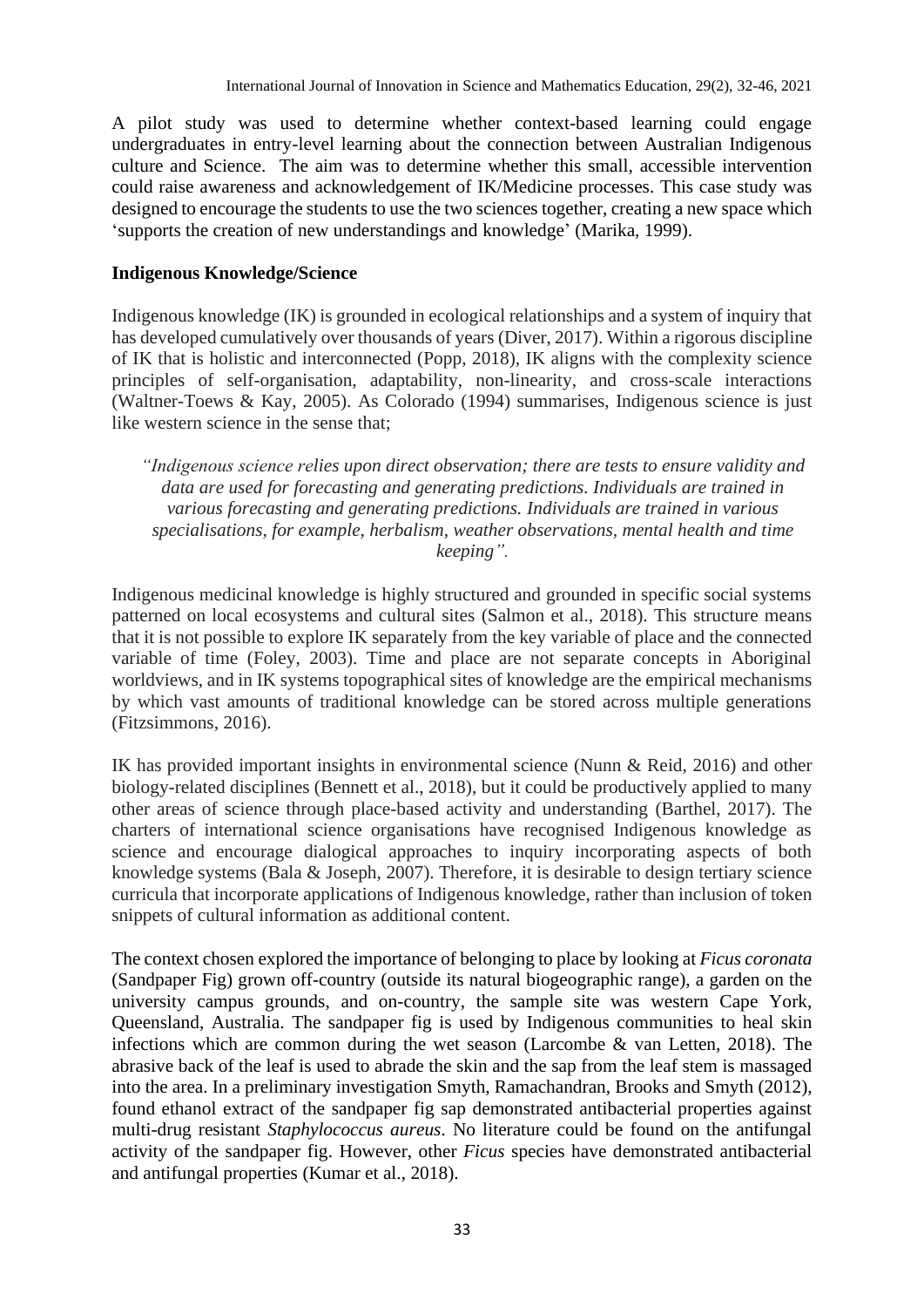A context-based learning approach was used to embed IK into a chemistry laboratory project. As mentioned, context-based learning tends to increase student engagement. It is also an excellent way to introduce concepts external to the learning environment such as IK. The laboratory-based project was managed day-to-day by a teaching associate with no specific cultural competency training, and no prior experience with IK to ensure that the average tertiary teaching laboratory could replicate the conditions.

The Indigenous content developed included a video on Indigenous medicine. The video was filmed in a garden at the university campus constructed of plants traditionally used by Indigenous peoples around Australia. Students were later sent to harvest the off-country samples in this garden. The video tour was designed for students to gain a sense of how Australia's Indigenous Communities see the landscape as intimately interconnected.

During the video, time was introduced as a variable, first by noting that the Wurun tree was seeding, and that the seeding coincided with other seasonal phenomena in multiple species in the garden. Time was explained as an important variable, in the use of the sandpaper fig, as the lore (as taught to one of the authors by knowledge holders in western Cape York) indicates it will work in the wet season when the sap runs easily and skin infections are common. Attention was drawn to a number of other species to illustrate the importance of time and the interconnected nature of IK.

The video emphasised that cultural knowledge is not a series of facts but is constantly changing with time and place contexts. Within IK knowledge systems medicine is seasonal and can only be obtained under certain circumstances (i.e. right time and place). In an Indigenous method of inquiry there are no isolated variables as with western medicine. There are only interrelated variables situated in time and place. Like people, plants in the wrong place become systemically compromised and vulnerable to disease. The Sandpaper fig from Queensland and New South Wales was in the wrong place on the campus, and as a result it was dry, stunted and struggling. This sick tree is not producing sap when leaves are picked as it would further north.

In western medicine the variables of time and place are important but less central to investigations. Complexity theory in science is beginning to make room for the essential variables of time and place in research (Waltner-Toews & Kay, 2005), so there are opportunities to be found in applying these aspects of Indigenous inquiry to scientific research. The use of the Sandpaper fig delivered the geographic variable to the students. Samples were accessed on-country by one of the researchers (see permissions to use below). With the variables of time and space, the study could attempt to examine the students' connection to place, often identified as a key cultural difference between Indigenous and non-Indigenous cultures.

# **Materials and methods**

#### **Learning activity format**

Groups of four students were engaged in a six-week project (four hours per week in the laboratory) to harvest the off-country sample and analyse both on- and off-country samples by high performance liquid chromatography mass spectroscopy. On-country samples were collected for the students earlier in the year. Students were given three references discussing the testing of *Ficus* species for antimicrobial properties (Clarke, 2008; Maver et al., 2015;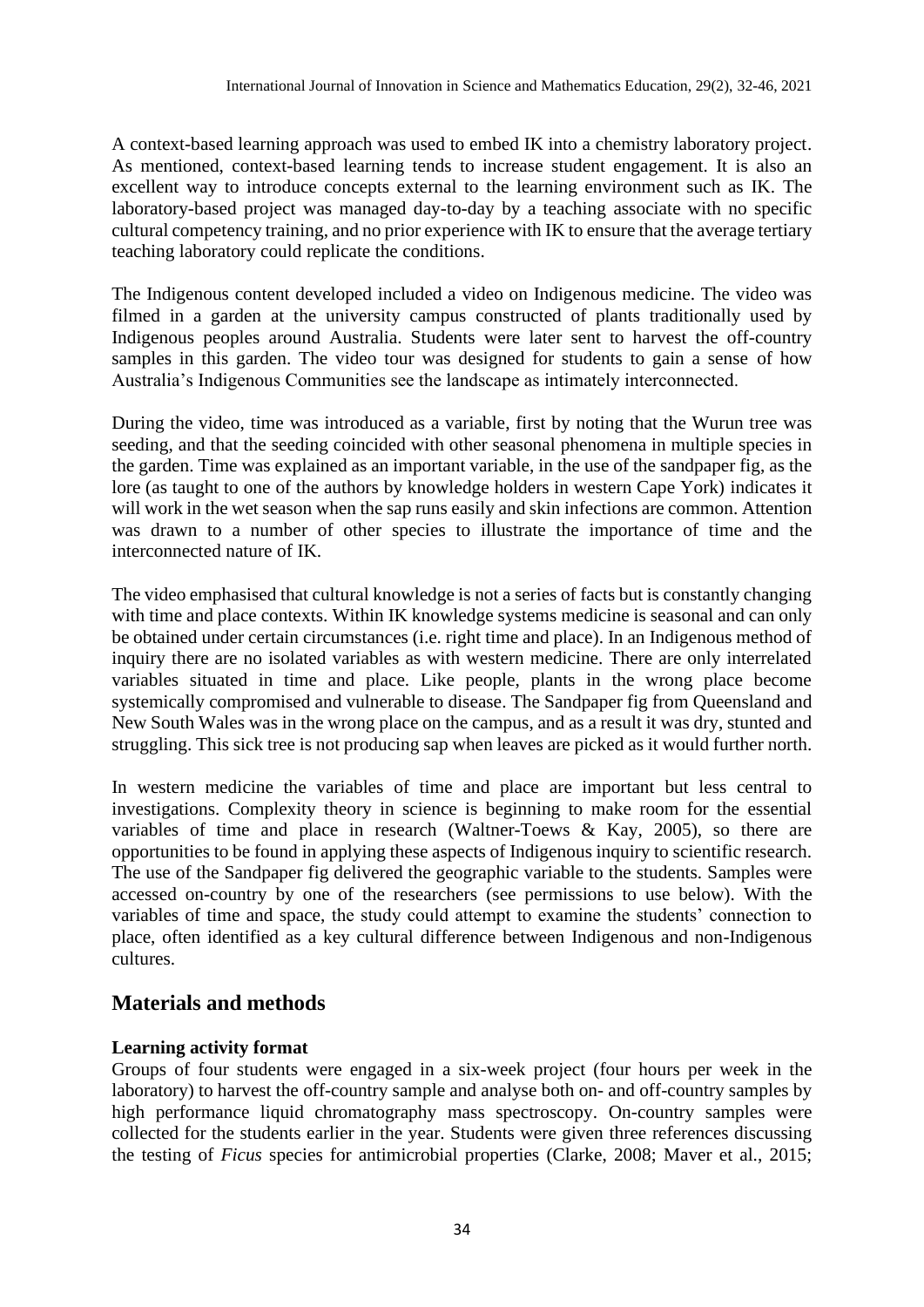Packer et al., 2015) and one which analysed the exact plant samples within it's Indigenous range (Smyth et al., 2012), using a similar system to that available to the students.

The analytical method for the quantitative determination of phytochemicals in ethanolic extracts (Smyth et al., 2012) was provided to the students. Where students still had questions on how to proceed with their sample extraction, they had to determine the way forward themselves with general technical advice from the teaching assistant.

## **Recruitment of students**

The project was offered as one of many projects to all students in the third-year Advanced Analytical Chemistry unit. No specialised recruitment of students into the project was performed. The description of the project appeared alongside other projects with a link to the four relevant papers described above. One of the authors visited the class before the projects started to ask if anyone had selected the project or had any questions about it. At this time, it was made clear that it was a new activity where students would have the opportunity to be part of the study presented here. Care was taken to ensure that answers were kept to the usual length and depth to minimise unduly influencing the students on their choice of project. A group of four students was formed in each of two different laboratory sessions (i.e. eight students total). One student withdrew from the unit. As there were only seven students in the study, we put this work forward as a case study with the plan to extend the study in future.

The context given for the inquiry was that a woman growing western herbal medicines wanted to try to grow a bush medicine or Aboriginal plant medicine. However, the farm was outside the area to which the sandpaper fig is indigenous. The farmer wanted an indication of whether the tree would produce similar chemicals if grown outside its native area as an indication of whether the sap is likely to be as medicinally relevant.

Before, during and after the project students were given a questionnaire of Likert questions and short open-ended questions to prompt their thinking on the topics of *Perceptions of IK* and *Connection to Place*. These questions took approximately 15 minutes to work through and were optional but all students completed them before, during and after the project. Students were asked, for example, how familiar, relevant, worthwhile or safe they thought Australian IK was (Likert). They were also asked 'what is your understanding of Aboriginal science and scientific knowledge and how did you come to that understanding?' Connection to country was explored with questions such as 'what health and identity impacts might be experienced by communities recently displaced from their place of origin?' and 'to what extent does your locality affect your culture/identity?' (short answer). The intention was to gain further insights into student's thinking however, the low number of students in the final study meant that this quantitative data was not further pursued as any changes would have been statistically insignificant.

## **Focus groups**

An exploratory research methodology using semi-structured focus groups was used. Both authors hold to the Braun and Clarke interpretation of thematic analysis as being theoretically unbounded (Braun & Clarke, 2006). All students agreed to participate in the session which was held outside of class time after the completion of laboratory time with lunch provided. Students were interviewed in focus groups based on their project teams directly after completing the "post" questionnaire. Transcription was performed by REV.com and final revisions performed by the authors.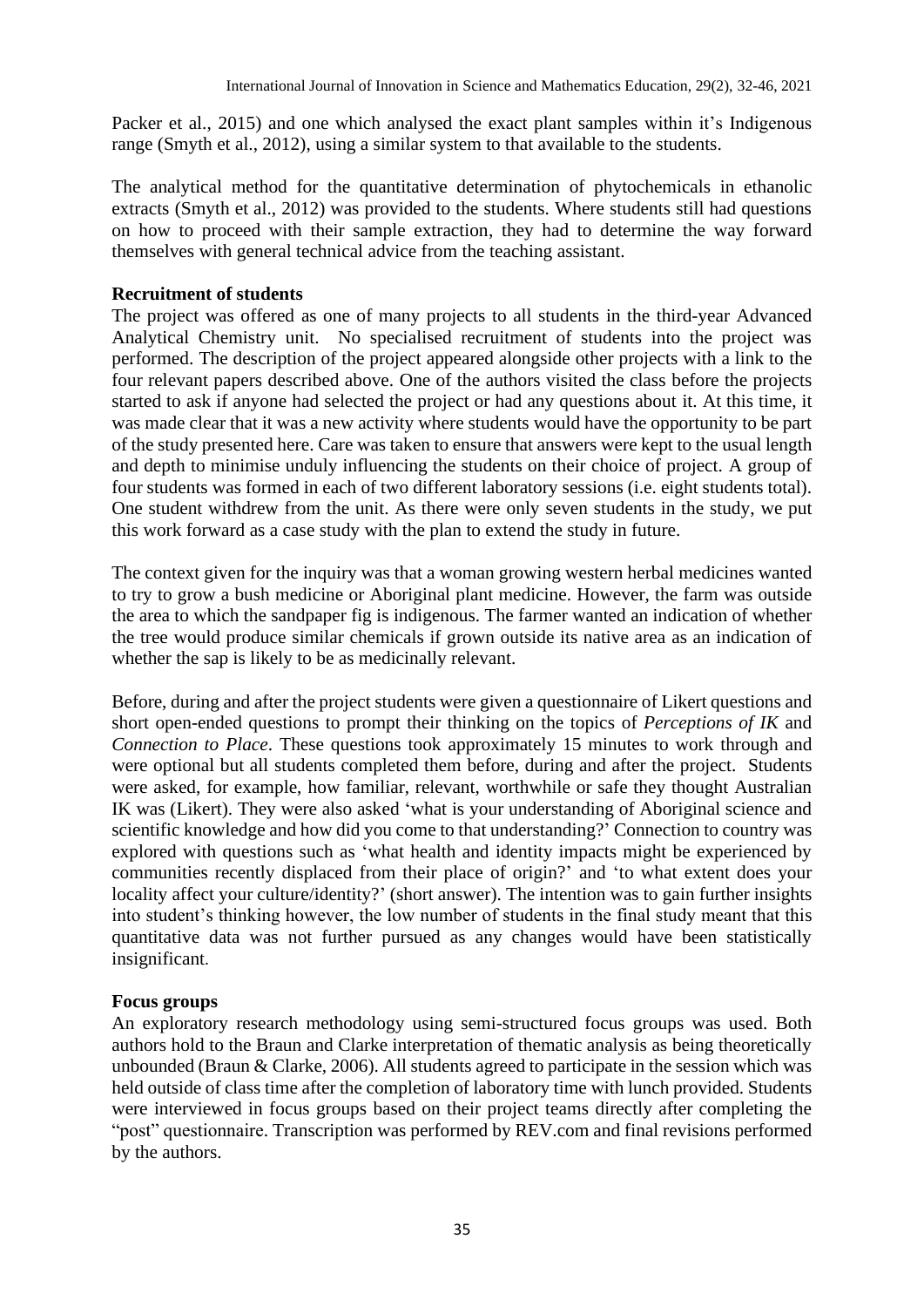Students were first asked two general questions to elucidate how they experienced the laboratory project 1) '*How did you find this experience? Positive or negative?'* and 2) *'What do you think you learnt/gained from working with a bush medicine context?'.* How students understood connection to place was probed with the questions 3) '*What is your understanding of the idea of connection to place? Across all cultures?',* 4) *'What do you think you learnt about belonging to place? For people and plants?'* and 5) *'What were you thinking about when you were answering questions around connection to place?*'. The context for the practical project was 'how much did place matter?' thus, the focus group questions were designed around eliciting responses based on what the students had learnt about connection to place.

Self-awareness of IK was investigated by asking the students 6) '*Do you feel your perceptions of IK and medicine have changed? Why/why not?',* 7) *'What did the practical context encourage you to think about if anything re perceptions of Indigenous sci/med?',* 8) *'Are you interested in learning more about this area and has that changed due to the class? Why/why not?'.* This was followed by the question 9) '*What were they thinking about when you answered: Australian IK is... Useful/useless, complicate/uncomplicated, exciting/boring etc.'* followed *by* 10) *'what were you thinking of when you answered the statement questions?'.* From the questionnaire it was known that the students had not studied the idea of IK previously. The focus group self-perceptions of IK questions were designed to probe how the students felt about IK after getting to the third year of university without encountering the concept. In total 65 minutes of audio recordings were collected.

## **Data Analysis**

The focus group transcripts were analysed through inductive coding techniques. These themes were then assigned codes (using NVivo12) and one other education researcher and two research students independently assigned the codes to both transcripts. One coder was a migrant, one was second generation Australian, one was a seventh generation Australian, and one identified as Aboriginal. Two coders identified as female and two as male. This group of coders was assembled to insure against culturally influenced coding. The process of interrater reliability (Gwet, 2014; Braun & Clarke, 2006) was continued until agreement was >90%.

#### **Permission to use samples**

Samples were accessed on-country by one of the researchers who is from that community and as such gained permission from the local Elders to collect samples. No further analysis was performed on the sample by the staff. Permission was not discussed in detail with the students however the students knew permission had been gained. The associated issues around intellectual property and plant use were not a part of this lesson.

# **Results**

As the questionnaires were only used as primers and reflection for the students, the results that follow are an analysis of the interviews from the two focus groups.

## **Perceptions of IK**

Seven themes were coded at a frequency greater than 5% of total responses of the focus groups in the *Perceptions of IK* section of the interview. Focus group A ( $N = 4$ , 32 assignments), had more references to IK compared to focus group B ( $N = 3$ , 12 assignments). The themes are summarised in Table 1. When expressed as a percentage of all assigned themes, the most dominant theme overall was the Indigenous Knowledge theme (IK) with approximately one third of coded comments.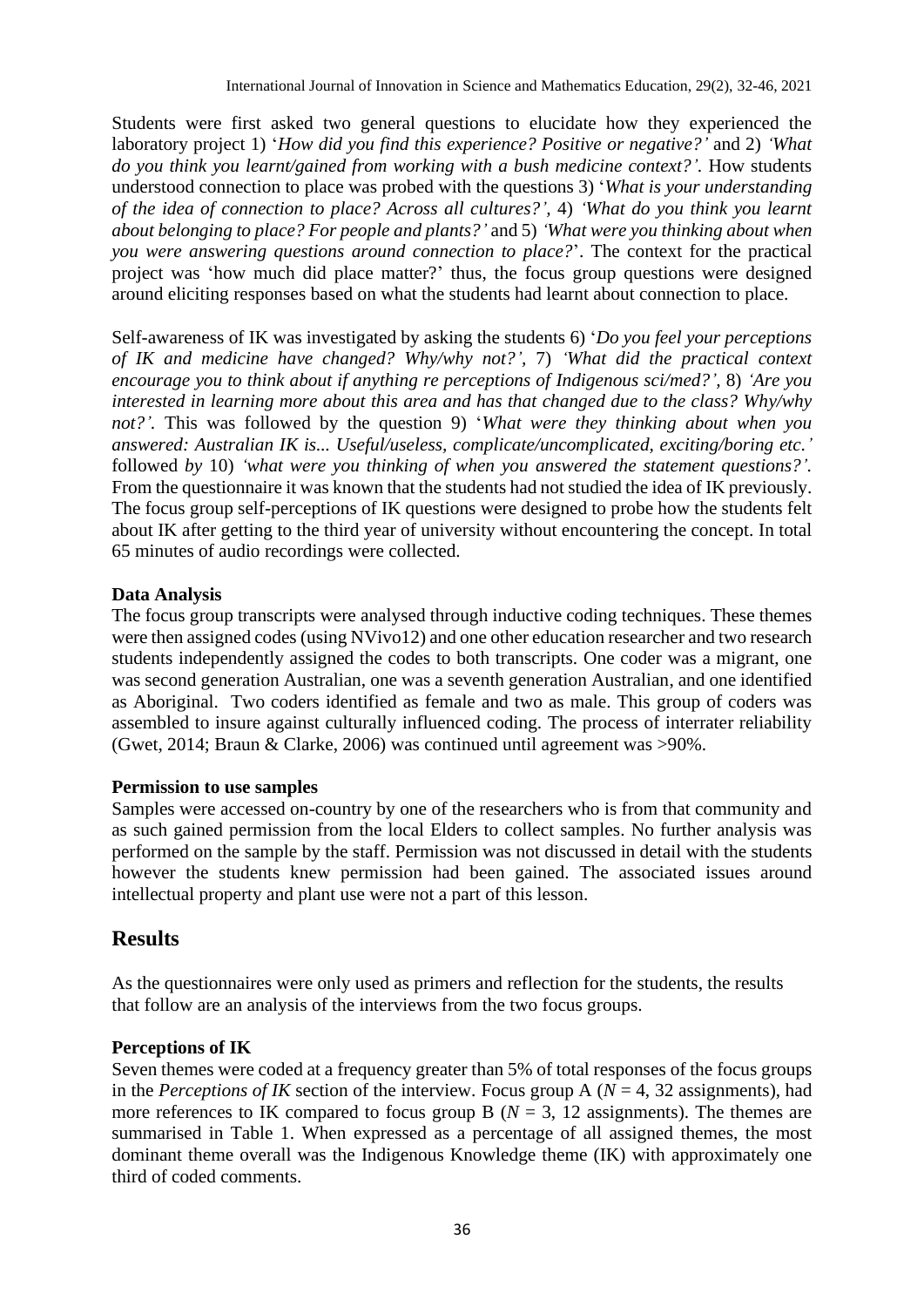|  |  | Table 1: Thematic analysis of the Perception of IK responses in focus groups |  |
|--|--|------------------------------------------------------------------------------|--|
|  |  |                                                                              |  |

| <b>Themes</b>                       | Code      | $\mathbf{A}$   | B              | Quote                                                                                         |
|-------------------------------------|-----------|----------------|----------------|-----------------------------------------------------------------------------------------------|
|                                     |           | (count)        | (count)        |                                                                                               |
| Student is gaining an               | IK        | 9              | $5^{\circ}$    | 'I'd never really encountered it before in any context really. So, it's just really my first  |
| understanding of IK                 |           |                |                | chance at it, a way of learning more about it, as a direct result of it.' P1                  |
| above what they had                 |           |                |                |                                                                                               |
| Identification of portion of        | <b>TC</b> | $\overline{4}$ | $\overline{4}$ | 'I always knew that you could get a natural product from plants that uh act as                |
| route from traditional to           |           |                |                | medicinals, I felt like I hadn't thought about it enough to really think that it was          |
| commercial medicines                |           |                |                | important but now I think it could be a very important way to do research.' P4                |
| Student referred to not             | <b>NS</b> | $\overline{5}$ | $\mathbf{1}$   | 'I feel like as we got more and more into the chemistry, like, techniques and narrowing it    |
| associating Indigenous              |           |                |                | down, it kind of distanced itself away from the Aboriginal cul- culture aspect of all of it.' |
| culture with Science.               |           |                |                | P <sub>2</sub>                                                                                |
| The topic/work is very              | <b>SC</b> | $\overline{4}$ | 2              | 'So, I think from that perspective like environmental science is always tricky because        |
| scientifically                      |           |                |                | you're never dealing with pure anything. You've always got contaminants you've always         |
| complicated/challenging             |           |                |                | got um mixtures and things that you have to kind of overcome to figure out what's             |
|                                     |           |                |                | actually happening.' P5                                                                       |
| <b>Students wanted more</b>         | <b>WM</b> | $\overline{4}$ | $\overline{0}$ | 'And, I think, at least, I think traditional medicine, in general, because of the way it's    |
| Indigenous culture/further          |           |                |                | communicated, because of the way it's studied, it needs that sort of overarching story line   |
| contextualisation in the            |           |                |                | of that background information that's not necessarily exactly about what you're doing,        |
| activity                            |           |                |                | but it still gives you a bit of context' P2                                                   |
| The student is having               | ED        | 3              | $\overline{0}$ | 'it's complicated. Is the research itself something that is best for that particular          |
| difficulty with an ethical          |           |                |                | community. Is it something that they want irrespective of its wider impact' P1                |
| <b>issue</b> related to the science |           |                |                |                                                                                               |
| or use of it.                       |           |                |                |                                                                                               |
| Students mentioned that             | <b>KC</b> | $\overline{2}$ | $\overline{0}$ | 'Because they themselves don't want to release that information because of how they see       |
| information is <b>kept within</b>   |           |                |                | it as a cultural thing and then you can only pass it down to people if you've used it,        |
| the culture, with a tradition       |           |                |                | which, or if you've had experience with it.' $P2$                                             |
| of not sharing.                     |           |                |                |                                                                                               |
|                                     | Total     | 32             | 12             |                                                                                               |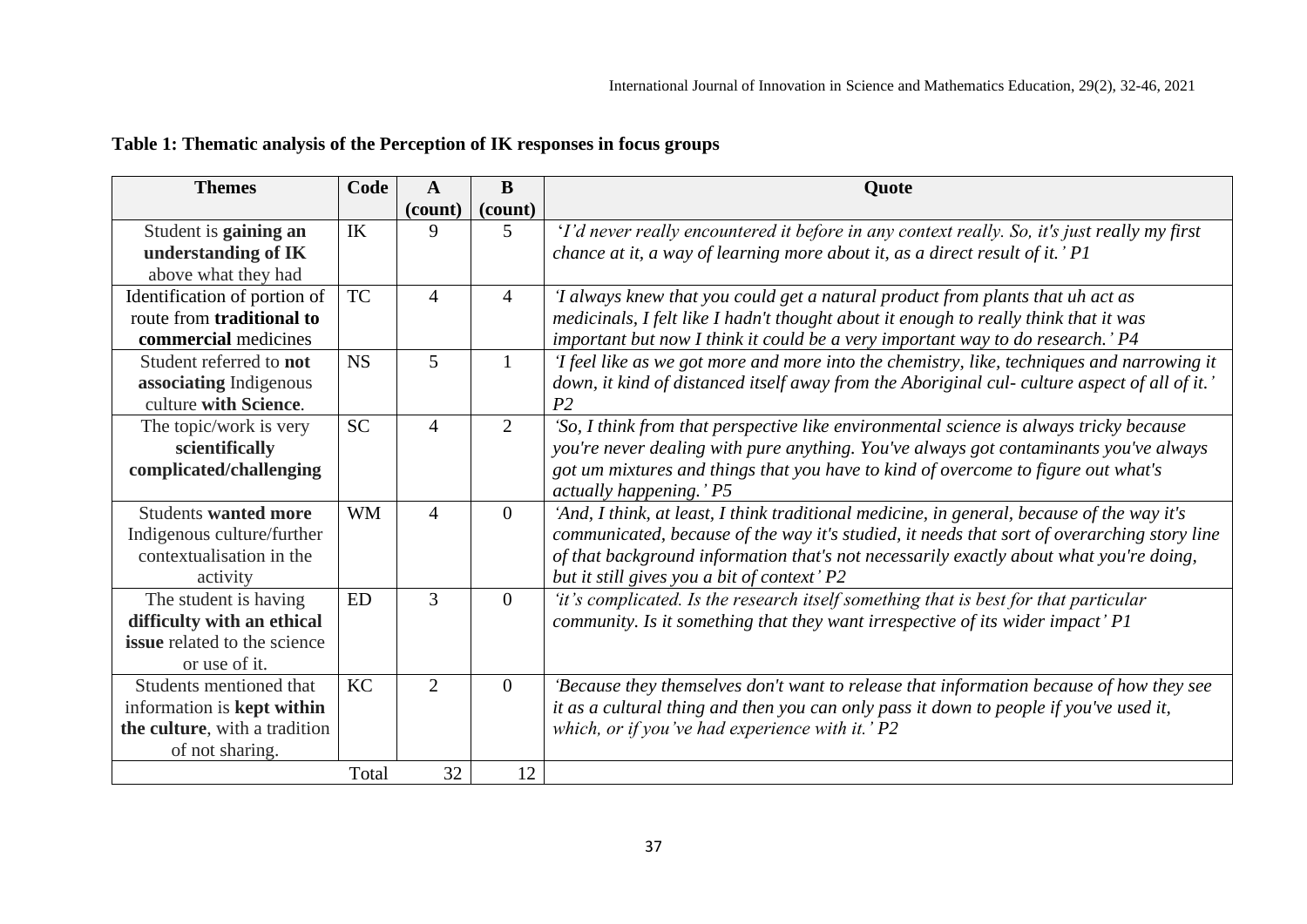When talking about *Perceptions of IK* in the focus groups some students communicated that the topic was so new to them that they had no perception of the topic before this class activity. For example, during the focus group the following was captured between two students in response to the question 'Do you feel your *Perceptions of IK* and medicine have changed? Why? Why not?'

*'not having a perception as a baseline, you know. I had a reasonable understanding of Indigenous culture in general but not at the level of science, and medicine, and things like that, it had just never crossed my mind.'* P1 *'Same here. For me, it was introduction to Indigenous traditional medicine.'* P2

The students appear not to have come across the of concept of IK, only that there is Indigenous culture in Australia. In the second focus group a similar sentiment was raised in response to the same question. This time the student highlighted that they felt like they had been exposed to a large number of learning experiences around Indigenous culture in their schooling;

*'I think they [perceptions] have changed, I was pretty familiar with the idea of…bush medicine. I mean it is probably gonna sound kind of silly but um most of my education around Indigenous Australian communities and culture came from primary school um and lots of kind of um incursions and excursions. And um considerable period of time spent about learning about their culture and the thing that they used. …so I always had that kind of knowledge but I don't think I really ever considered it in a scientific context. I kind of just thought about it as more of a cultural thing'* P3*.*

It appears that even when this student was exposed to cultural experiences over an extended period of time, they learnt about what they see solely as culture, and that the connection between the practices of Indigenous Australians and any science was not made. Participant 3 goes further saying;

*'this project has kind of developed that into realising that, yes it may have been born from like a cultural kind of erm place but it it's grown for them to be like a science. And we should um appreciate it as more of a science than I think is currently widely regarded in the community and I think there's a lot sort of to be gained from it by regarding it as legitimate kind of science that has, I mean thousands of years of evidence on that now.'* P3

It is clear from these quotes that, for these students, this small learning intervention has helped these students to accept IK as a concept. In the case of participant 3, the realisation has been significant enough for this student to propose that there is much to be gained from thinking about IK as a legitimate science with thousands of years of evidence. The failure to realise that an Indigenous culture would also incorporate Science may be a case of what Cobern colourfully called 'cognitive apartheid' in his work on Worldview theory (Cobern, 1996). Cobern describes students walling off knowledge for particular occasions. In this case it involves Indigenous Australia being associated with cultural elements like music, with students unable to realise that sophisticated storytelling and music would be associated with science.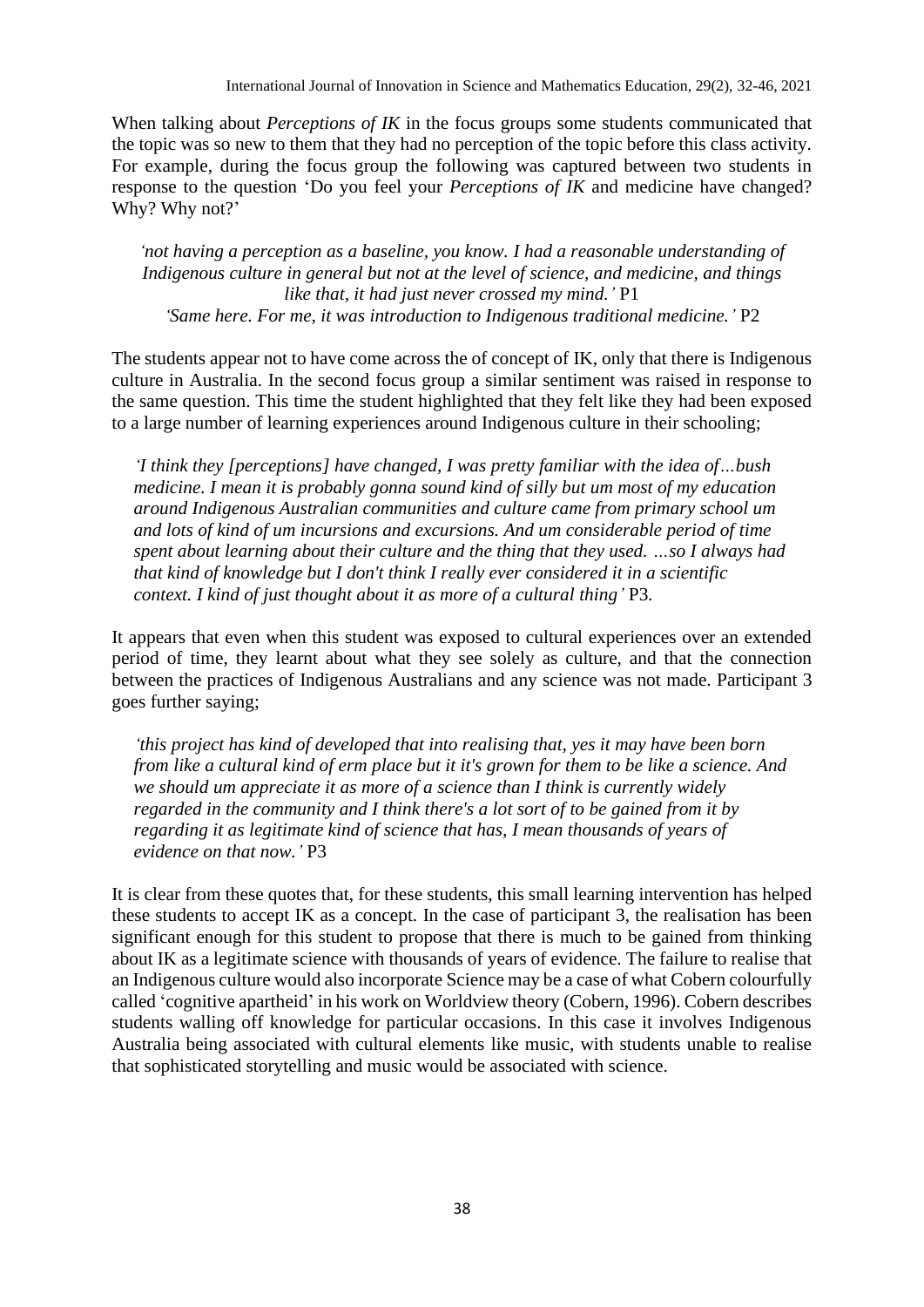#### *Connection to Place*

Both focus groups were also asked about *Connection to Place*. Focus group A was comprised of three Australian born students and a student born in India and raised both in India and Australia. Focus group A did not yield any coherent material discussing *Connection to Place* while there was a significant discussion in focus group B. Instead, the transcript from focus group A shows significant discussion about their failure to generate results in their project. This contrasts between the result for the *Perceptions of IK* section, where focus group A had more assigned themes and a high rate of raising them (see table 2). No themes repeated between the two halves of the study.

The discussion from focus group B around *Connection to Place* also yielded fewer insights with the discussion being shorter, featuring less crosstalk and discussion, but with each student talking for longer when they did talk. Focus group B did generate results, however they were not of significant quality for them to be able to compare the two sites with any degree of certainty so there is little discussion of the actual results in the focus groups.

Focus group B included one student who had moved from China as a toddler and one student who had recently moved interstate to attend the university and experienced significant homesickness (P4). It is perhaps not surprising then that discussion in this focus group focussed more on place than focus group A.

Thematic analysis of the *Connection to Place* discussions yielded six themes (Table 2). The most frequently mentioned were identity/belonging and mental health, with the two often appearing in close proximity to each other as in this quote below:

*'So, I think for me it's more of a mental health for me, you know I understand that that has implications for your mental health and then a knock on to physiological health. But I think for me yeah, it's more about um where I feel a strong sense of belonging and um*  what's the right word, I suppose I feel I feel most safe where I belong. And I think that *that's my kind of interpretation of connection between health and place. It is less of a physiological thing for me and more of a mental health perspective.' P4*

Participant 4 understood *Connection to Place* in terms of the impact on mental health (MH) a disconnection with place can have. This participant also articulated an association between connection to place and belonging (ID).

Physical health (PH), the connection to mental health (MH), and belonging (ID) were also discussed, for example by participant 5 below. However, throughout the focus group discussion on *Connection to Place,* the connection was phrased largely in terms of the students themselves and not in terms of the plant samples that they were examining.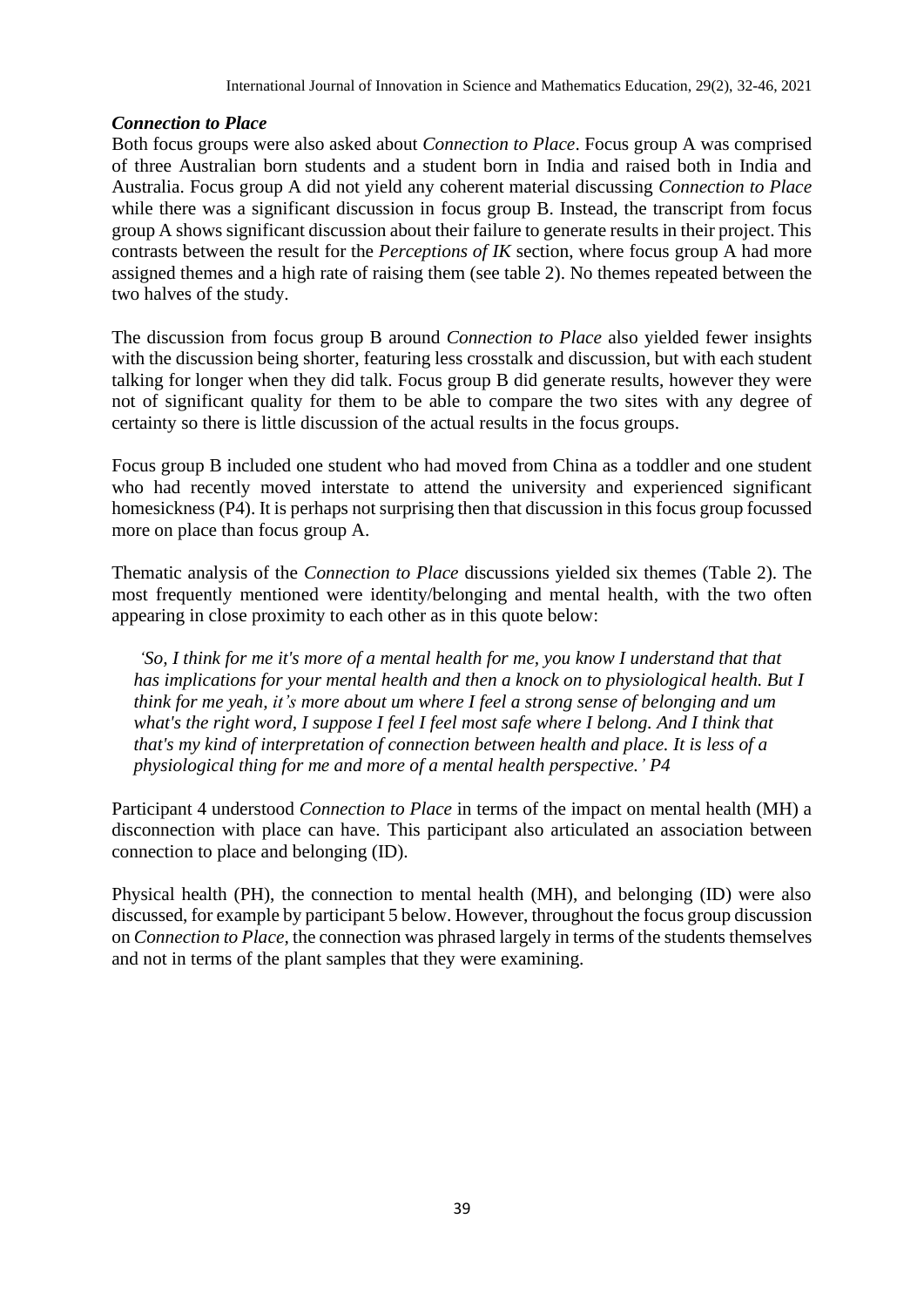| <b>Theme</b>                                                                                                          | Code      | B<br>(Count)   | Quote                                                                                                                                                                                                                                                        |  |
|-----------------------------------------------------------------------------------------------------------------------|-----------|----------------|--------------------------------------------------------------------------------------------------------------------------------------------------------------------------------------------------------------------------------------------------------------|--|
| Student mentions that<br><b>identity</b> or <b>belonging</b> is<br>involved                                           | ID        | 10             | 'And even though I think I would be able to quite happily move away from it, it would<br>still no matter what remain a special place and a place that I associate very strongly<br>with.' $P3$                                                               |  |
| Student discusses<br>implications of<br>connection to place on<br>mental health including<br>strong emotional states. | <b>MH</b> | 9              | 'I've been in Melbourne like 20 times, like it is different moving and leaving where you<br>belong and like I got really bad like, I just like I don't know I cried everyday like I just, I<br>was like fine but like I wasn't fine.' P4                     |  |
| Student mentions a<br>religious or cultural<br>connection to place                                                    | RC        | 7              | 'connection to place I think varies from like community to community um but when you<br>look at it like the perspective of an Indigen-Indigenous Australian at least for me, is<br>that I think that um for lots of western cultures there's religion.' $P3$ |  |
| <b>Making or breaking</b><br><b>connection</b> to place $(+)$<br>for making, - for<br>breaking)                       | CP        | $\overline{7}$ | On immigration as a toddler 'Yeah so like I moved when I was very little so I feel like I<br>had like a slightly easier kind of transition because I wasn't like as established.' P5                                                                         |  |
| A plants connection to<br>place                                                                                       | PC        | 6              | 'If there was no variation in the connection of the plant place then wouldn't the entire<br>world all have the exact same plants. It's like I mean-. (laughs)but, in all seriousness<br>though.' P5                                                          |  |
| Implications of<br>connection to place on<br>physical health                                                          | <b>PH</b> | 4              | 'like I know if you leave everything that you know can make you feel depressed, which<br>can then to lead to like sleep deprivation which could lead to so many different like<br>issues with health' P4                                                     |  |

## **Table 2: Thematic analysis of the** *Connection to Place* **focus group responses**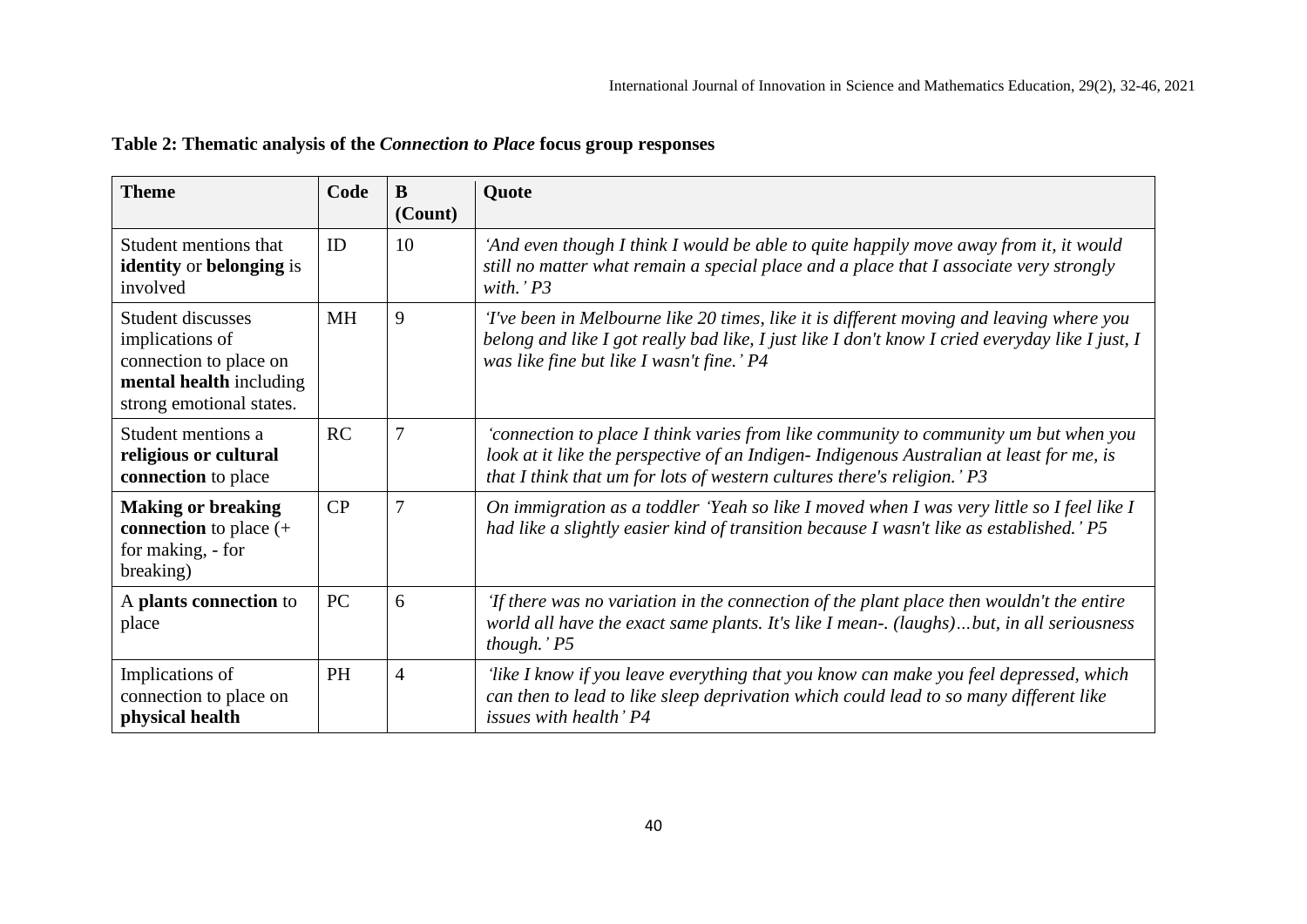## **Discussion**

This case study aimed to assess the impact of a 6-week bush medicine laboratory project on students *Perception of IK* and *Connection to Place*. When asked about the *Perception of IK* students reported gaining an understanding of IK above what they already had. Some students specifically reported that they had previously not associated Indigenous culture with science. There was also recognition that bush medicine is very scientifically complex. As chemistry students they could see the bush medicine context as highlighting the historically important route of finding commercially viable products from traditional medicine. However, this was clearly associated with references to the importance of avoiding exploitative practices and respecting Indigenous people's right to sovereignty over their knowledge as expressed by P1 below;

*'I'm a fan if they want to keep their ideas and stuff like contained so that they have control over it, and it doesn't go too far or get exploited in some way, that they may not want, but at the same time, it's difficult, then, for, them (bush remedies) to be useful to more people apart from just being in that specific culture' P1*

Focus group discussion around *Connection to Place* resulted in students talking about identity/belonging, as well as mental/physical health. Students reported a belief that mental and physical health are closely interlinked. Religious and cultural connections were used in a largely interchangeable way, which was notable as none of the class activity questions or the focus group questions mentioned religion. While religion is a cultural construct the two are not synonymous, at least in the Australian context. The use of religion and culture interchangeably could indicate an attempt by the students to relate *Connection to Place* to, what is for them, the most similar process in mainstream Australia i.e., religion.

#### **Perception of IK**

The three strands of science that are currently being used for the inclusion of IK in Australian curricula are Science as Human Endeavour, Science as Inquiry and Science as Understanding (ACARA 2019). Our project falls under the strand of Science as Inquiry, which focuses on Indigenous knowledge informing methodologies, techniques and processes of investigation. This requires engagement not only with Indigenous scientific knowledge, but also extending this into being able to approach all scientific knowledge 'Indigenously' (Arabena, 2015), or teaching Indigenous perspectives.

With a history of over two centuries of work discrediting Indigenous ways of life in Australia, the responses given by the participants in this study demonstrate it is possible that one small project introducing the concept of IK can work meaningfully towards removing preconceived ideas around the lack of sophistication of Indigenous life. Importantly, it is a step toward correcting the deficit model which is dominant in today's narrative on many things Indigenous. However, the quote in Table 1 exemplifying the code NS, warns of a limit to what has been demonstratable in this work. The participant does not appear to feel as though the Indigeneity of the project ('Aboriginal culture') persisted once the students were asked to interrogate the samples with laboratory instrumentation.

This study has raised the important point that this connection between Indigenous ways of life and science is not frequently covered in early years, although significant work has recently been done to provide curriculum examples (ACARA, 2019). Therefore, school incursions in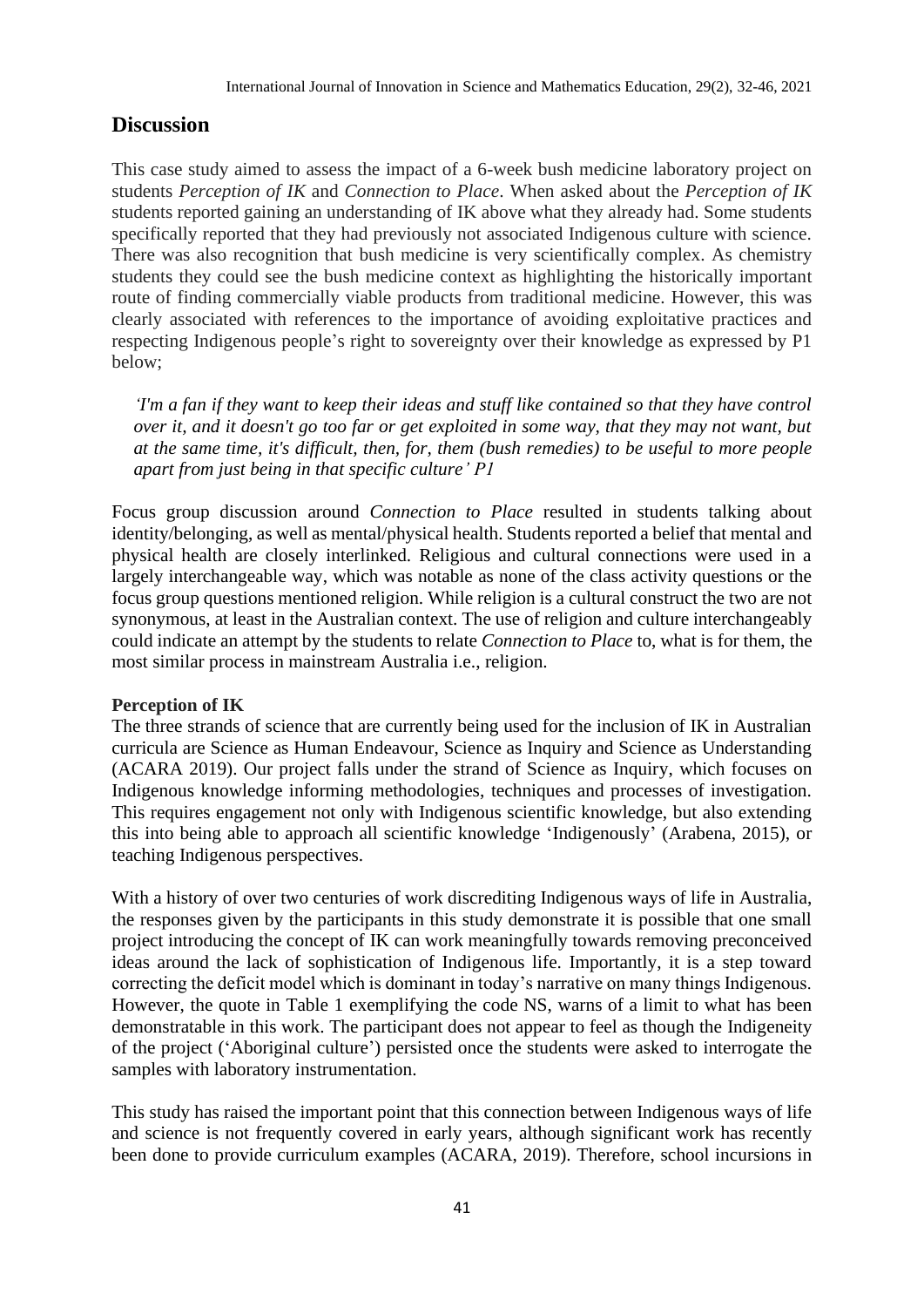Australia present an opportunity to introduce this link between Indigenous culture/life and science much earlier. Introducing the idea of IK in primary school education would add significant depth and sophistication to the story Australian children generally hear about Australia's first peoples. IK in primary school could correct the deficit model at a larger scale than any interventions at the tertiary level could hope to achieve.

#### **Connection to place**

The laboratory work was designed around the variable of place, under the Indigenous heuristic of interspecies communication between plant and human (Tonkinson, 2011). IK arises from dynamic systems profoundly situated in unique localities and ecosystems (Durie, 2005). The aim was that the scientific method the students would use for their laboratory work would be enriched by the innovative combination of western and Indigenous bodies of scientific knowledge (Mafile'o, Mitera, & Mila, 2019). It was planned that the different chemical profiles of these two plant entities would 'speak' to the students and empirically affirm for them the importance of the variable of place in processes of inquiry.

The connection to place aspect of the laboratory project appears to have been less successful. As noted above, none of the students discussed *Connection to Place* with respect to the samples that they collected and tested. Discussions around *Connections to Place* revolved around student identity and mental health. Students were able to include plants in these discussions, but it was passingly in terms of food and place, or food, comfort and familiarity. Explicit education around the Indigenous concept of *Connection to Place* is likely needed to further this learning goal. This is challenging within the confines of an individual subject, and therefore a goal for the degree or Faculty level. Access to central resources for teaching students has previously been uncommon for most universities, however, universities are rapidly rolling out institution-wide training for staff. In addition, there are examples of high-quality institutional training resources that will provide the background level of Indigenous cultural competency, which can then be built upon within curricula.

As mentioned above, the students appeared to have an inherent aversion to the idea of combining Indigenous and non-Indigenous knowledge. In hindsight, one problem was maintaining the assessment as a traditional chemistry report. Greater use of constructive alignment of the assessment could minimise this problem. For example, changing the student report of the results to be a report to the farmer and the Traditional Owners she was working with would help re-enforce that the students had community permission to test the antifungal properties. Such framing has to be carefully discussed with community groups. In this case the students did have permission from knowledge holders in western Cape York to look at the plant samples in the laboratory specifically in order to investigate possible antifungal compounds. This permission is crucial as concepts of knowledge sovereignty and Indigenous people's rights to self-determination of their knowledge must be modelled to students, lest we do more harm than good embedding Indigenous knowledges and perspectives.

More generally, constructive alignment which ensured that the student had to use both the Indigenous perspective and the Western perspective would maximise the chance for students to achieve the cultural learning outcomes (Wiggins, 1993). Explicitly directing students to do this is likely an important first step in helping the students work with this discomfort. As the students were highly receptive to the video, this might be a useful place to include such support and enhance opportunities for students to approach scientific knowledge 'Indigenously'. By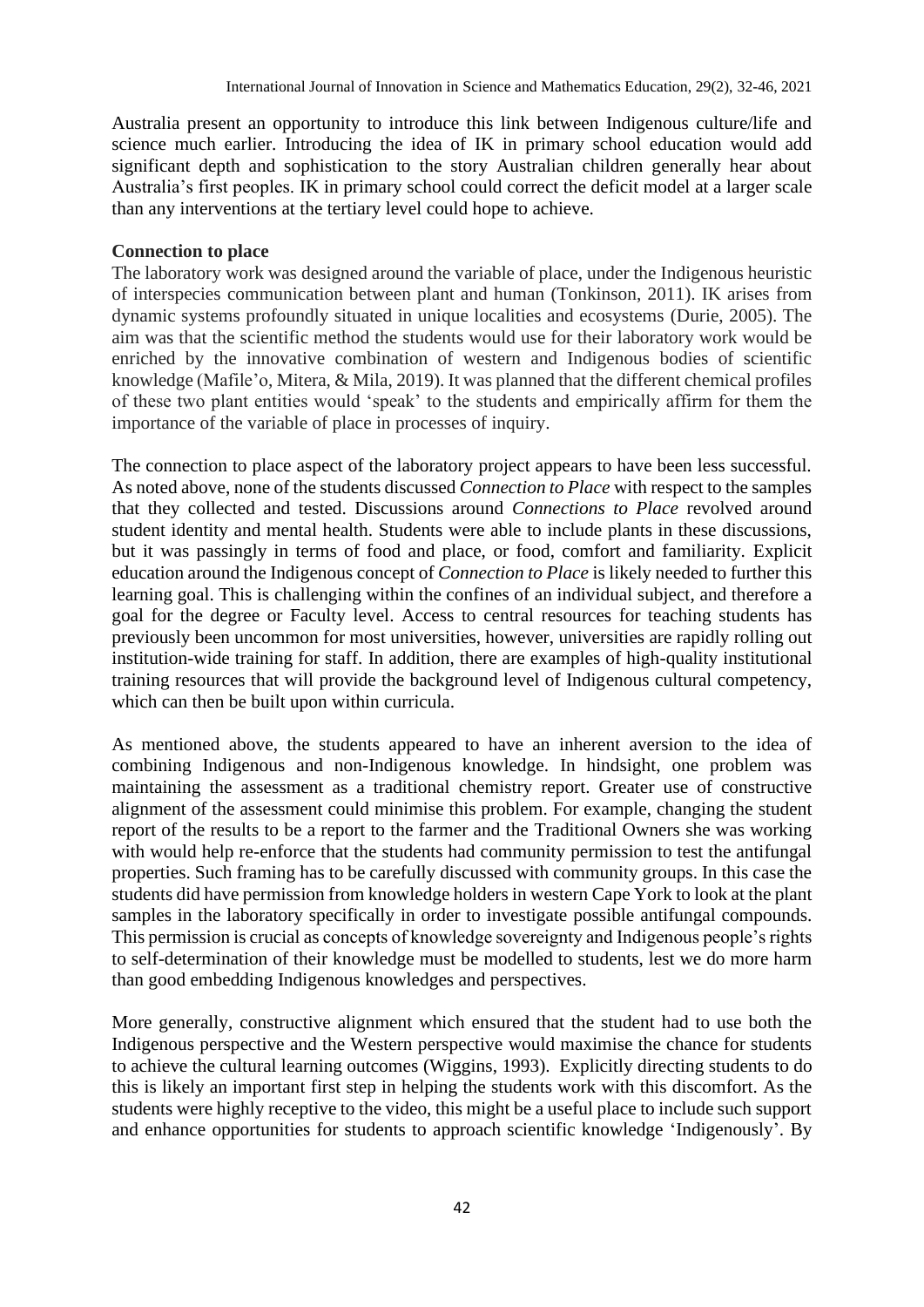which we mean applying elements of Indigenous processes and methods of inquiry, such as including time and place as variables in chemical analysis.

#### **Limitations**

It is recognised that this was a case study involving seven individuals comprising two project groups and two focus groups. As such the study findings cannot be generalised to tertiary Australian science students but instead can be used to gain an insight into the thoughts and reactions that students can have when a multiweek activity is given an IK context. This activity was an opt-in project as that is how projects are always run within this class and the unit coordinator wanted to continue with that approach. Therefore, students could have been more willing than average to accept the concept of IK.

It should be noted that participation in the questionnaire pre-, mid and post activity likely influenced the experience of the students. While it is impossible to assess the impact of having students think about the questions in the questionnaire several times, it is reasonable to propose that dedicating time to answering the questions and participating in the focus group could have raised students' awareness of the issues. The importance of reflection in learning (Boud, Keogh, & Walker, 1985) should be kept in mind when adding Indigenous contexts to the curriculum. Completing the questionnaires and taking part in the focus groups likely encouraged such reflection from the participants. It is valuable not just to add Indigenous context and perspectives to the curriculum but to introduce opportunities to reflect on the experiences.

The activity was deliberately given no additional educational support to ensure that the findings of the study would be as widely translatable as possible to other teaching contexts. For example, an intervention of this type can be run without specialist Indigenous academic support for the teaching component, instead this study had video support. This is not to say that the specialist assistance is not needed to help design the activity or train the staff. However, we recognise that not everyone wanting to add an Indigenous context to their curriculum will have the ability to put Indigenous staff in the classroom. As work in embedding Indigenous contexts into the curriculum expands, we believe that the level of design assistance provided for this activity is a realistic level of support for many educators and faculties.

#### **Conclusions**

Our hypothesis was that Indigenous orientations of inquiry would produce replicable laboratory results affirming the validity of IK as a scientific paradigm. However, the actual laboratory results were not discussed by the students. Instead, there were unexpected findings that illuminate some barriers to IK inclusion that remain largely unexplored in the literature. These pertain to perceptions of transferability of IK across different domains of knowledge, perceptions which relegate IK to the domain of additional or token content rather than being included as a rigorous/useful system of inquiry in its own right.

Analysis of the qualitative data suggested that these findings were linked to two factors – the students' own disconnection between place and identity, but more importantly their inherent aversion to combining Indigenous and non-Indigenous knowledges. They expressed concern that the inclusion of Indigenous methods of inquiry in a modern laboratory setting made the IK feel less authentic. They were enthusiastic about touring the garden and watching the virtual tour on film as this felt authentic, and they expressed interest in including traditional knowledge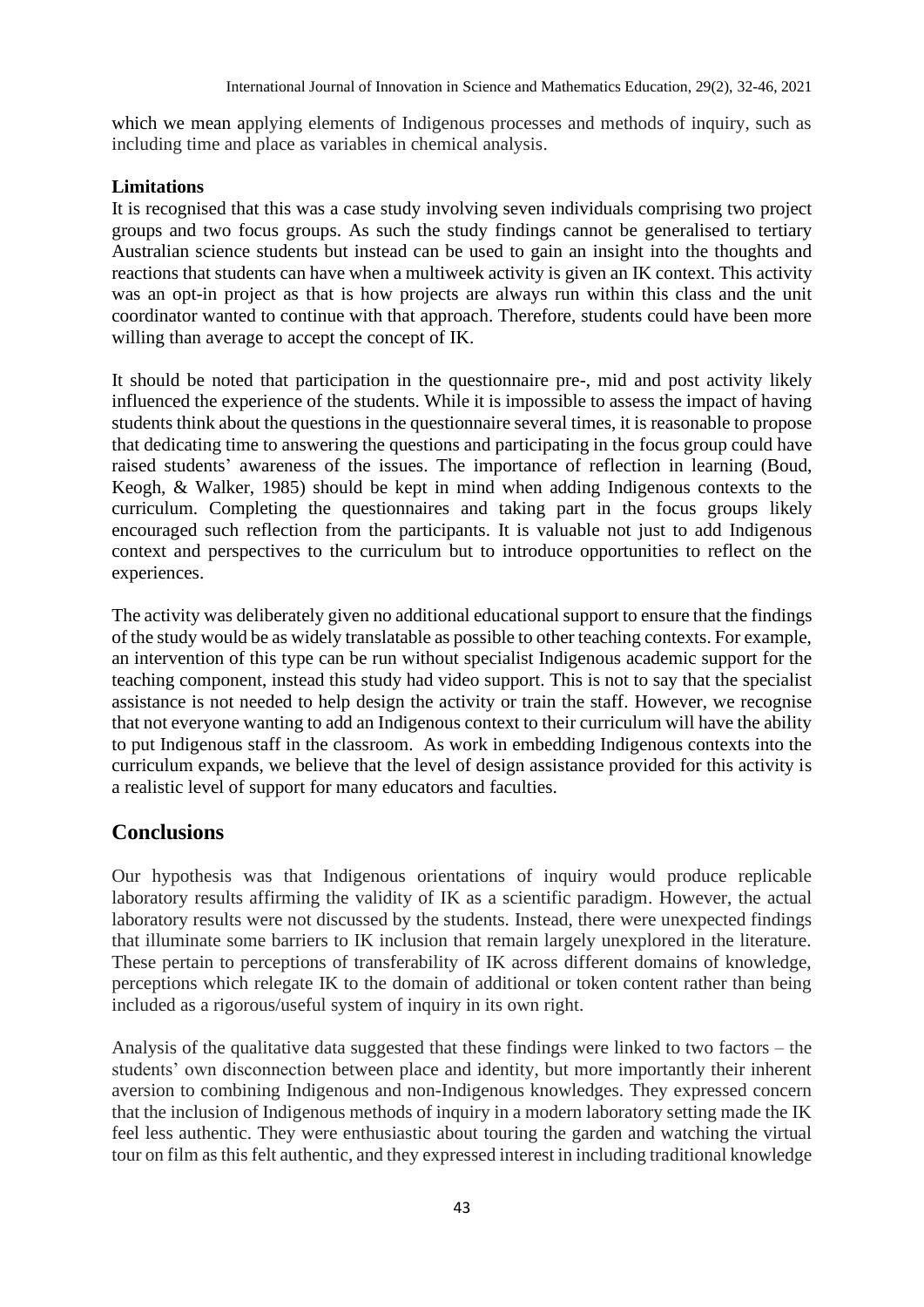as additional content in their curriculum. However, an important finding is that students were actively resistant to the notion of applying Indigenous knowledge in a laboratory setting.

It is possible that this outcome can be attributed to the inherent reductionism of the laboratory context, producing an aversion to including variables of time/season and place/country in experimental methodologies. Potentially this 'cognitive apartheid' arising from a mismatch in knowledge systems represents more of a barrier to embedded Indigenous perspectives than basic prejudice or lack of cultural awareness. Students who are enthusiastic about learning Indigenous content, and instructors who are keen to share it, may still find it difficult to reconcile Indigenous and non-Indigenous knowledge systems in productive ways. Attempts to add IK to the curriculum without accounting for this reluctance will likely be less successful. However, we propose that supportive introductory material, and constructive alignment bringing the IK overtly into the assessment, may act to ameliorate this phenomenon.

#### **Acknowledgements**

Thank you to Krystal De Napoli, Nathan Sos, and Elizabeth Leong for help in inter-rater reliability assessment.

#### **Ethics approval**

This project has the approval of the Monash University human ethics committee (No. 2016000584).

#### **References**

ACARA (2019). [https://www.australiancurriculum.edu.au/f-10-curriculum/science/.](https://www.australiancurriculum.edu.au/f-10-curriculum/science/)

- Arabena, K. (2015). *Becoming Indigenous to the universe: reflections on living systems, Indigeneity and citizenship*. Melbourne: Australian Scholarly Publishing.
- Bala, A., & Joseph, G. (2007). Indigenous knowledge and western science: the possibility of dialogue. *Race and Class, 49*(1), 39-61.
- Barthel, R. S., R. (2017). Interdisciplinary collaboration between natural and social sciences status and trends exemplified in groundwater research. *12*(1), e0170754.
- Bat, M., Kilgariff, C. & Doe, T. (2014). Indigenous tertiary education we are all learning: both-ways pedagogy in the Northern Territory of Australia. *Higher Education Research & Development, 33*(5), 871-886.
- Bennett, N., Whitty, T., Finkbeiner, E., Pittman, J., Bassett, H., Gelcich, S. & Allison, E. (2018). Environmental stewardship: a conceptual review and analytical framework. *Environmental Management, 61*, 597-614.
- Bingham, G. A., Southee, D. J., & Page, T. (2015). Meeting the expectation of industry: an integrated approach for the teaching of mechanics and electronics to design students. *European Journal of Engineering Education, 40*(4), 410-431, doi:10.1080/03043797.2014.1001813.
- Boud, D., Keogh, R., & Walker, D. (1985). *Reflection: turning experience into learning*. London and New York: Routledge Falmer Taylor & Francis Group.
- Braun, V., & Clarke, V. (2006). Using thematic analysis in psychology. *Qualitative Research in Psychology, 3*(2), 77-101, doi:10.1191/1478088706qp063oa.
- Brinkmann, U. (2014). *Intercultural readiness*. UK: Palgrave Macmillan.
- Clarke, P. (2008). Aboriginal healing practics and Australian bush medicine. *Journal of the Anthropological Society of South Australia, 33*, 3-38.
- Cobern, W. W. (1996). Worldview theory and conceptual change in science education. *Science Education, 80*(5), 579-610.
- Colorado, A. (1994). Nine distinctions of Indigenous Science Worldwide INdigenous Science Network Retrieved October 15<sup>th</sup>, 2021 https://library.wisn.org/2015/05/28/nine-distinctions-of-indigenous-science-2/
- Diver, S. (2017). Negotiating Indigenous knowledge at the science policy interface: insights from Xaxli'p community forest. *Environmental Science and Policy, 73*(July), 1-11.
- Durie, M. (2005). Indigenous Knowledge within a Global Knowledge System. *Higher Education Policy*, International Association of Universities; 18, 301-312. Fitzsimmons, H. (2016, October 12). The world's oldest observatory? How Aboriginal astronomy provides clues to ancient life. Retreived June 29, 2021, from https://www.abc.net.au/news/2016-10-12/aboriginal-astronomy-provides-clues-toancient-life/7925024

Foley, D. (2003). Indigenous epistemology and Indigenous standpoint theory. *Social Alternatives, 22*(1), 44-52.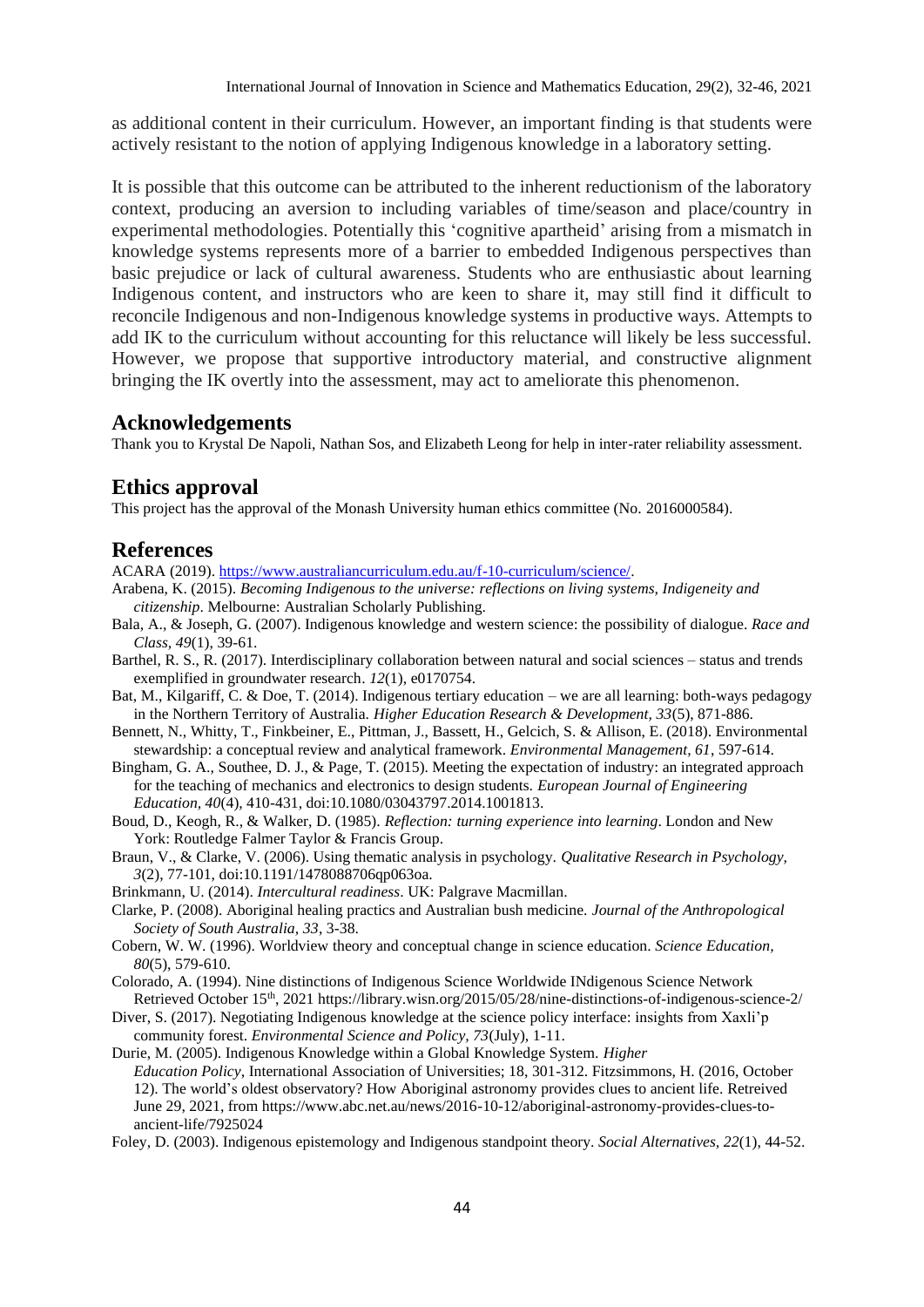- George-Williams, S. R., Soo, J. T., Ziebell, A. L., Thompson, C. D., and Overton, T. L. (2018) Inquiry and industry inspired laboratories; the impact of students' perceptions of skill development and engagements *Chemistry Education Research and Practice, 19*, 583-596.
- George-Williams, S. R., Karis, D., Ziebell, A. L., Kitson, R. R. A., Coppo, P., Schmid, S., et al. (2019). Investigating student and staff perceptions of students' experiences in teaching laboratories through the lens of meaningful learning. *Chemistry Education Research and Practice, 20*(1), 187-196.
- George-Williams, S. R., Ziebell, A. L., Thompson, C. D., & Overton, T. L. (2020). Inquiry-, problem-, contextand industry- based laboratories: an investigation into the impact of large-scale, longitudinal redevelopment on student perceptions of teaching laboratories. *International Journal of Science Education, 42*(3), 451-468, doi:DOI: 10.1080/09500693.2020.1714788.
- Gwet, K. L. (2014). *Handbook of inter-rater reliability: The definitive guide to measuring the extent of agreement among raters.* (3ed.). Gaithersburg, MD, USA: Advanced Analytics, LLC.
- Jackson, D., & Collings, D. (2018). The influence of work-integrated learning and paid work during studies on graduate employment and underemployment. *Higher Education, 76*, 403-425.
- Kumar, S., Singh, A., Kushwaha, A. K., Tiwari, R., Chaudhary, L. B., Srivastava, M., et al. (2018). The UPLC– ESI–QqQLIT–MS/MS method for quantitative determination of phytochemicals in ethanolic extracts of different parts of eight Ficus species: Development and validation. *International Journal of Food Properties, 21*(1), 328-344, doi:10.1080/10942912.2017.1414838.
- Larcombe, D.-L. & van Letten, E. (2018, May 24). Sandpaper figs make food, fire, medicine and a cosy home for wasps. *The Conversation*. Reteived June 29, 2021, from https://theconversation.com/sandpaper-figsmake-food-fire-medicine-and-a-cosy-home-for-wasps-96404
- Mafile'o, T., Mitera, J. & Mila, K. (2019). Pacific–Indigenous social work theories. In J. Ravulo, T. Mafil'o, & D. Bruce-Yates (Eds.), *Pacific Social Work: Navigating practice, policy and research*. New York.: Routledge.
- Malterud, K., Siersma, V. D., & Guassora, A. D. (2016). Sample size in qualitative interview studies: guided by information power. *Qualitative Health Research 1, 26*(13), 1753-1760.
- Marika, R. (1999). Milthun latju wangu romgu Yolngu: valueing Yolngu knowledge systems in the education system. *Ngoonjook, 16*, 107-120.
- Maver, T., Maver, U., Kleinschek, K. S., Smrke, D. M., & Kreft, S. (2015). Review of herbal medicines in wound healing. *International Journal of Dermatology, 54*(7), 740-751, doi:10.1111/ijd.12766.
- McGunagle, D., & Zizka, L. (2018). Meeting real world demands of the global economy: an employer's perspective. *Journal of Aviation/Aerospace Education & Research, 27*(2), 59-76, doi:10.15394/jaaer.2018.1738.
- Nunn, P. D., & Reid, N. J. (2016). Aboriginal memories of inundation of the Australian coast dating from more than 7000 years ago. *Australian geographer, 47*(1), 11-47, doi:10.1080/00049182.2015.1077539.
- Packer, J., Tarannum, N., Yaegl Community Elders, Harrington, D., Jamie, J., & Subramanyam, R. V. (2015). Antimicrobial activity of customary medicinal plants of the Yaegl Aboriginal community of nothern New South Wales, Australia: a preliminary study. *BMC Research Notes, 8*, 276-282.
- Page, S., Trugett, M., & Bodkin-Andrews, G. (2019). Creating a degree-focused pedagogical framework to guide Indigenous graduate attributes curriculum development. *Higher Education, 78*, 1-15.
- Pilcher, L., Riley, D., Mathabathe, K., & Potgieter, M. (2015). An iInquiry-based practical curriculum for organic chemistry as preparation for industry and postgraduate research. *South African journal of chemistry. Suid-Afrikaanse tydskrif vir chemie, 68*, 236-244, doi:10.17159/0379-4350/2015/v68a32.
- Popp, J. (2018, Janurary 3) How Indigenous knowledge advances modern science and technology. *The Conversation*. Retrieved June 28, 2021, from https://theconversation.com/how-indigenous-knowledgeadvances-modern-science-and-technology-89351
- Salmon, M., Doery, K., Dance, P., Chapman, J., Gilbert, R., Williams, R., et al. (2018). Links between Aboriginal and Torres Strait Islander culture and wellbeing: what the evidence says, Mayi Kuwayu: The National study of Aboriginal and Torres Strait Islander wellbeing. Canberra: ANU.
- Sarkar, M., Overton, T. L., Thompson, C. D., & Rayner, G. (2016). Graduate employability: Views of recent science graduates and employers. *International Journal of Innovation in Science and Mathematics Education, 24*(3), 31-48.
- Smyth, T. J., Ramachandran, V., Brooks, P., & Smyth, W. F. (2012). Investigation of antibacterial phytochemicals in the bark and leaves of Ficus coronata by high-performance liquid chromatographyelectrospray ionization-ion trap mass spectrometry. *Electrophoresis, 33*(4), 713-718, doi:10.1002/elps.201100302.
- Tonkinson, R. (2011). *Landscape, Transformations and Immutability in an Aboriginal Australian Culture*. Perth: The University of Western Australia.